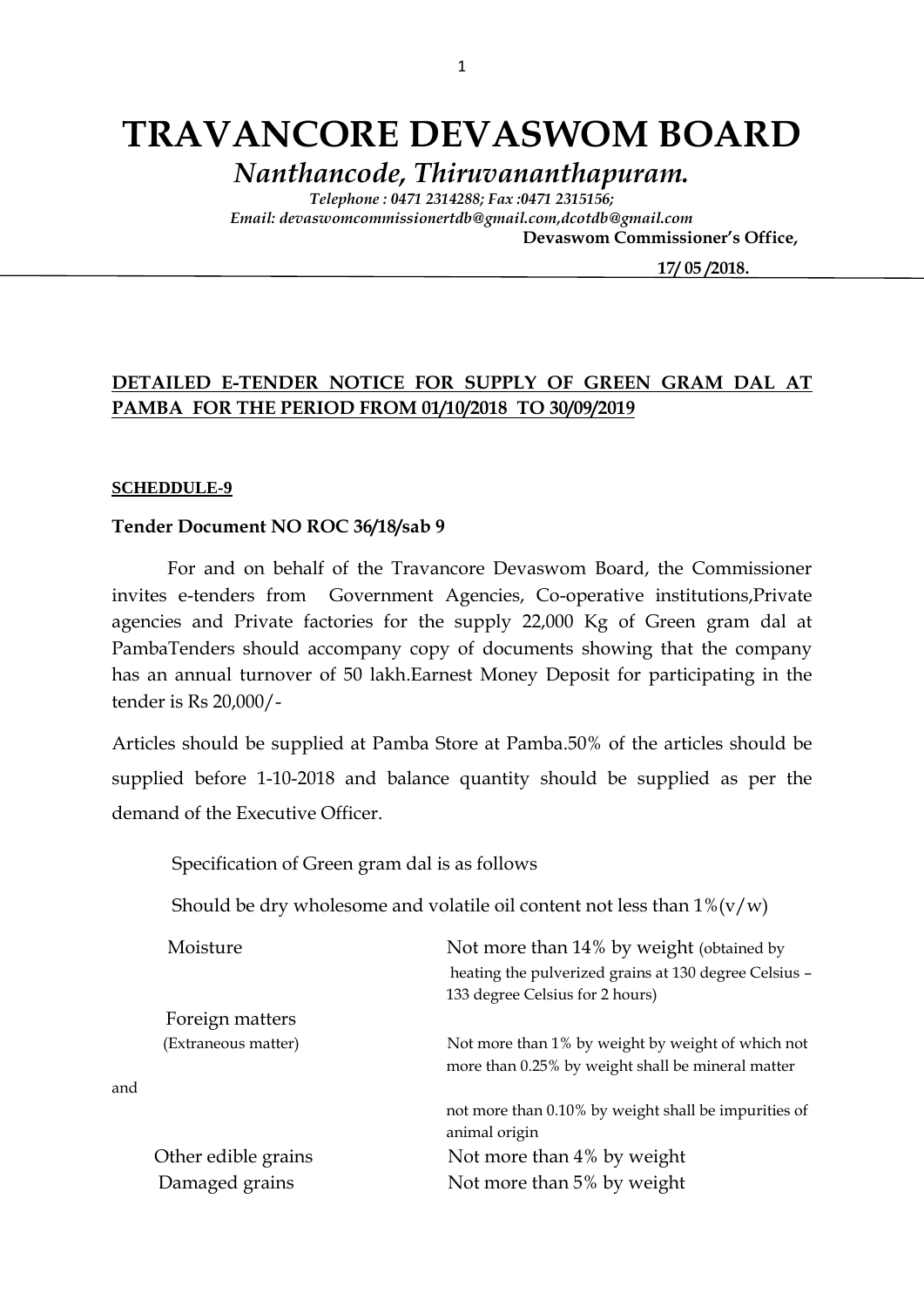Weevilled grains Not more than 3% by Count

### **GENERAL CONDITIONS**

- 1.1 The food item shall conform to the standards prescribed in the Food Safety & Standards (Food Products Standards and Food Additives)Regulations,2011(REG:2.8.4).
- 1.2 The entire lot will be rejected if the above condition is violated and penal provision will be invoked as decided by the Commissioner of Food Safety, Kerala, to such violation.
- 1.3 The supplier shall liable to be prosecuted under the Food Safety &Standards Act, 2006,if standard variations are noted from those prescribed under the Food Safety & Standards, Food Products standards and Food Additives Regulations, 2011.
- 1.4 The payment will be released only to those suppliers who supply raw materials which conform to the standards under the Food Safety &Standards (Food Products Standards and Food Additives)Regulations, 2011
- 1.5 The supplier should submit an Analysis Certificate from an accredited laboratory along with every lot supply
- 1.6 The supplier should have a valid **FBO/PFA/FPO/FSSAI** license issued by the competent authority.
- 1.7 The tenders submitted by the defaulters on earlier occasions in contract with the TRAVANCORE DEVASWOM BOARD will not be considered. The tenderer shall submit an affidavit along with the tender swearing that he is not a defaulter to the TRAVANCORE DEVASWOM BOARD on any earlier occasion.
- 1.8 The Green gram dal should be packed only in bags conforming to the standards of Food Safety. The name of the supplier and the month and year of packing should be mentioned on the bag. The bags should be of good quality and contain inner coating or having double layer so that Green gram dal can be preserved for long period without any contamination and not affected by humidity.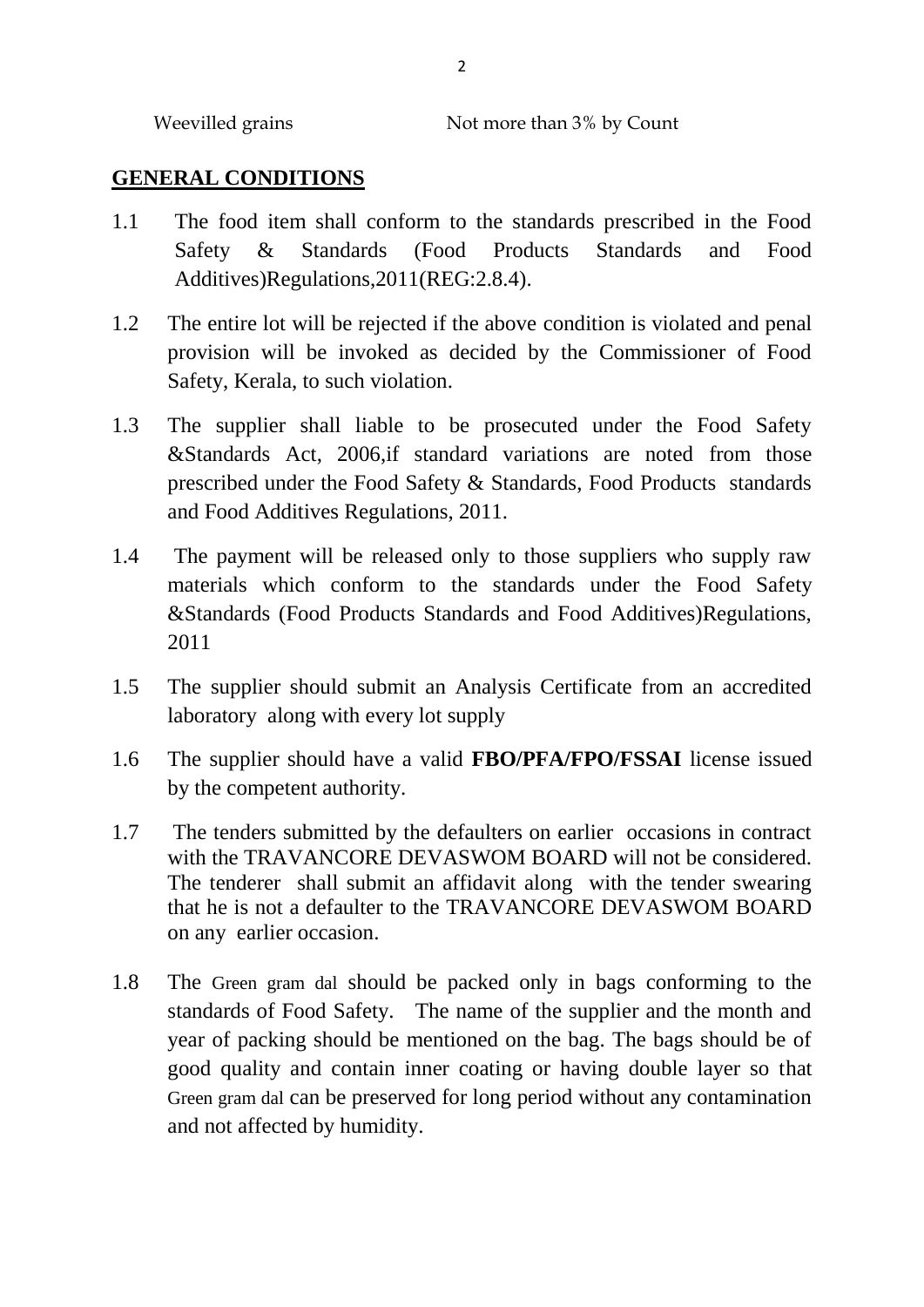- 1.9 The suppliers should furnish the weight of the lorry load from the Weigh Bridge situated at Pampa and also furnish the Quality Certificate from accredited analytical laboratory for each load in addition to the test at Pampa.
- 1.10 The payment will be made only for the weight of the article excluding the weight of the bag.
- 1.11. The rates quoted should be inclusive of taxes, freight upto the respective designation, loading and unloading charges and all other expenses.
- 1.12. In case the contract is awarded, Bank Guarantee for an amount equivalent to 10% of the total value of the articles to be supplied and valid for one year will have to be produced as security for satisfactory fulfillment of the contract at the time of executing the Agreement.
- 1.13. Necessary Agreement should be executed with the Executive Officer, Sabarimala within the stipulated time.
- 1.14. The Travancore Devaswom Board reserves the right to apportion the quantity among the suppliers.
- 1.15. No compromise in the quality of the articles will be allowed. **In case ,the samples contain health hazardous elements like tetrazine ,stringent action will be taken against the Firms submitting those samples, as recommended by the Commissioner of Food Safety, Kerala.**

1.16. The Tenders should be submitted through online on or before 11.00 A.M on 05.06.2018 . The Tenders will be verified at 11.00 A.M on 07.06.2018

1.17. The Tenderers should submit four kilograms of samples on 07/06/2018 to the Office of the Devaswom Commissioner.

- 2.17. The Tenders submitted by those who were defaulters in the previous years will not be considered.
- 1.18. The bidders should have the necessary portal enrolment with their own Digital Signature Certificate.

1.19. *If any tenderer withdraws from his tender before the expiry of the period fixed for keeping the rates firm for acceptance, the Earnest Money if,*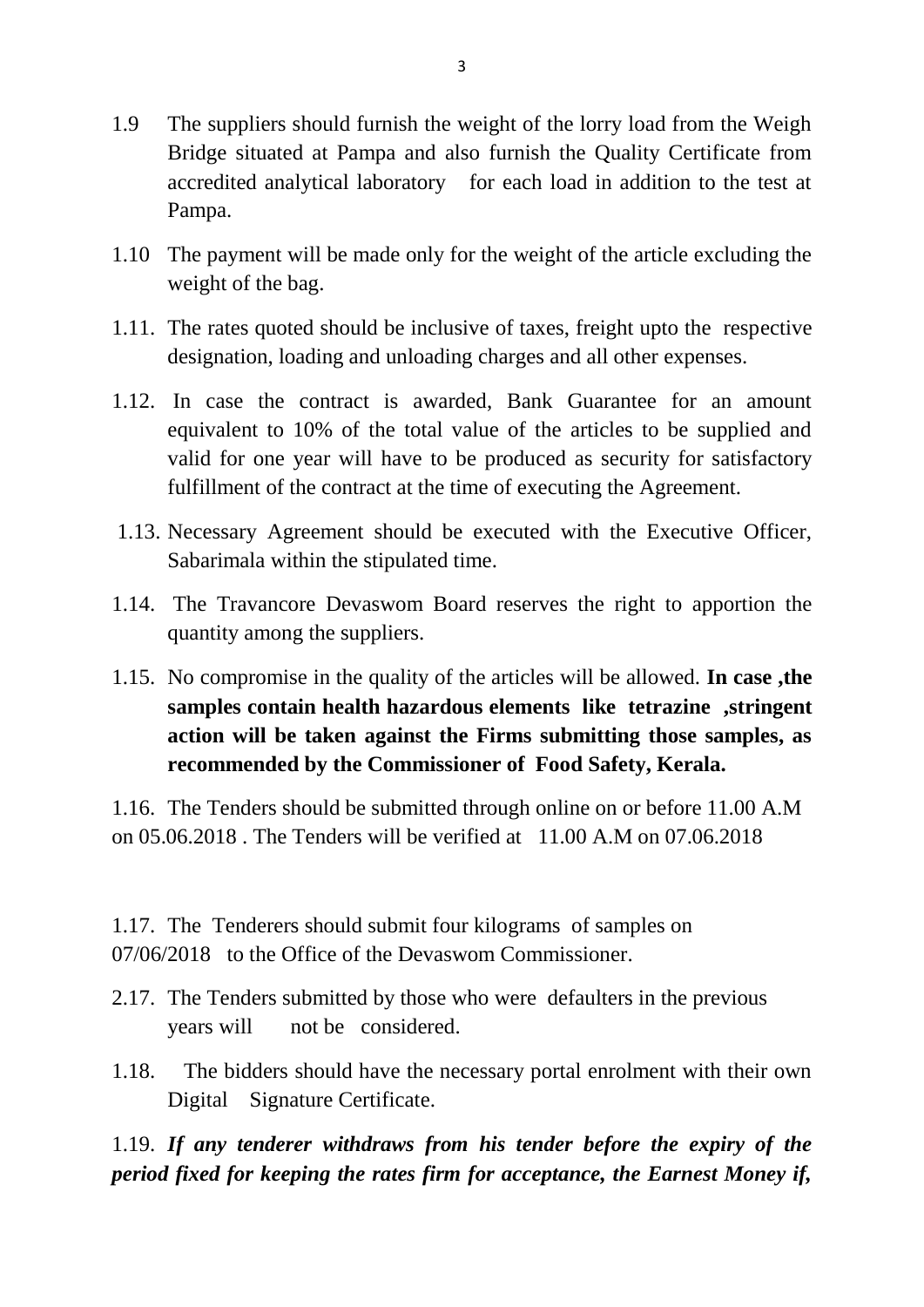*any, deposited by him will be forfeited to the Board and such other legal actions will be taken against him as the Board thinks fit.*

*1.20. In case where a successful tenderer, after having made partial supply fails to fulfill the contract in full, all or any of the materials not supplied may at the discretion of the Board, be purchased by means of another tender/ quotation or by negotiation or from the next higher tenderer who had offered to supply already and the loss, if any, caused to the Board shall thereby together with such sum as may be fixed by the Board towards damages be recovered from the defaulting tenderer.*

*1.21. Any sum of money due and payable to the contractor (including security deposit returnable to him) under this contract may be appropriated by the Purchasing Officer or the Board or any other person authorized by the Board and set off against any claim of the Purchasing Officer or the Board for the payment of a sum of money arising out of or under any other contract made by the contractor with the Purchasing Officer or the Board or any other person authorized by the Board. Any sum of money due and payable to the successful tenderer or contractor from the Board shall be adjusted against any sum of money due to the Board from him under any other contract.*

# **2. DETAILS OF PRE-QUALIFICATION CRITERIA FOR THE TENDERS, TIME AND SCHEDULE AND COST OF BIDDING DOCUMENT, EMD TO BE SUBMITTED BY THE BIDDER FOR PARTICIPATION IN THIS BID**

- (a) Cost of tender document.-Rs100/- through online
- (b) Earnest Money Deposit –Rs 20,000 /-(Rupees Twenty Thousand only) through online
- (c) Tender Closing date: 05.06.2018at 11.00 A.M
- (d) Tender Opening date 07.06.2018 at 11.00 A.M
- (e) Mode of submission of tender :Tender should be submitted through online in*'' www.etenders.kerala.gov.in''.*
- (f) Tender documents consisting of qualification information and eligibility criteria of bidders, Technical specification, schedule of quantities etc. are available in the web site **''www. etenders.kerala.gov.in''.**
- (g) Other details of tender documents are available in the website**''www.etenders.kerala.gov.in''.**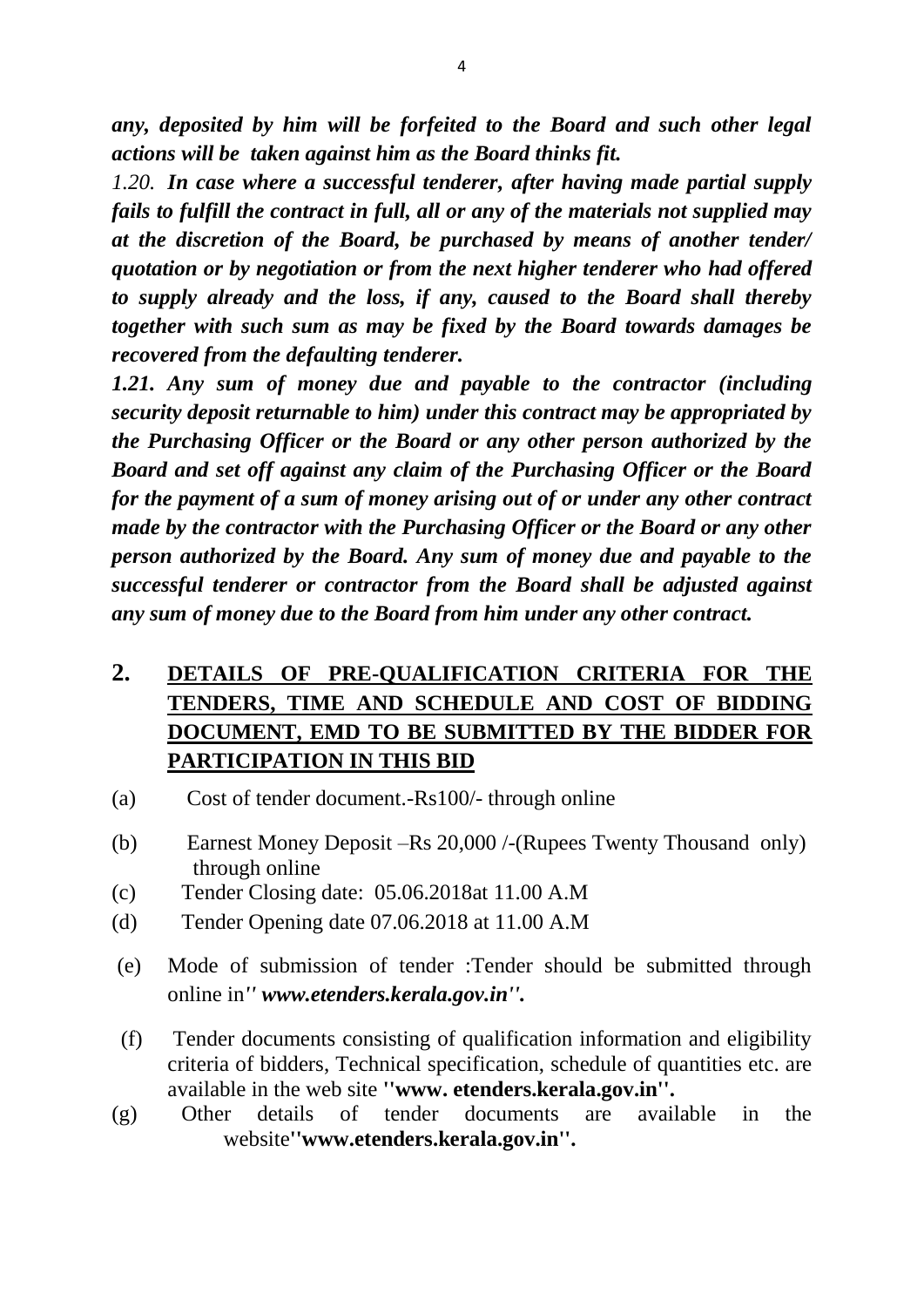#### **3.DOCUMENTS TO BE FURNISHED ALONG WITH THE TENDER**

*3.1 The* Green gram dal *Manufacturing Units should have proper valid license by the authority concerned for manufacturing/processing and storing of* Green gram dal*, the copy of which will have to be furnished. In respect of Traders and processors a valid trading license as may be applicable for trading in* Green gram dal*, a copy of which may be submitted.*

*3.2 Attested copy of the Audited Balance Sheet and Profit / Loss Account for the t three years duly certified by a Chartered Accountant if it is a own manufacturing unit. In case of a leased unit, the above documents of both the entities i.e. the lessor and the lessee will have to be furnished. In respect of Traders and Processors, the attested copy of the Balance Sheet and the Profit/ Loss Account for the last three years duly certified by a Chartered Accountant shall be submitted.*

*3.3 The applicants shall submit attested copy of the Income Tax Returns of last three years with a copy of PAN card attested by authorized signatory.*

*3.4 Attested copy of Certificate of Registration under Excise, VAT, State / Central SalesTax Act, Service Tax Act as applicable.*

- *3.5. Certificate showing the experience in the respective fields issued by the District Level Officers of the Industries Department of the State Government.*
- *3.6. A Passport size photo of the proprietor or the managing authority along with three specimen signatures duly attested by a Gazetted Officer or Notary Public.*

*3.7 An affidavit on Rs 200/- Non Judicial Stamp Paper and Notarized , regarding:*

*3.7(a). Not having been prosecuted for the violation rules / law under the Essential Commodities Act or any such others law or orders thereunder in any court of law.*

*3.7(b). Not having been black listed by any organization or Government for non-performance of contractual obligation.*

**3.8 In case of partnership firm or Co-operative or Corporate, the Green gram** dal *Manufacturing Units, Trading Firms and processing units should furnish a copy of the partnership deed or byelaw or Memorandum as the case may be. In case of partnership firms, the share holding pattern should be duly certified by the Chartered Accountant along with details such as name, age, education and experience of the partners. In case of Co operative / corporate body copy of letter of authorization of the Chief Executive or the authorized*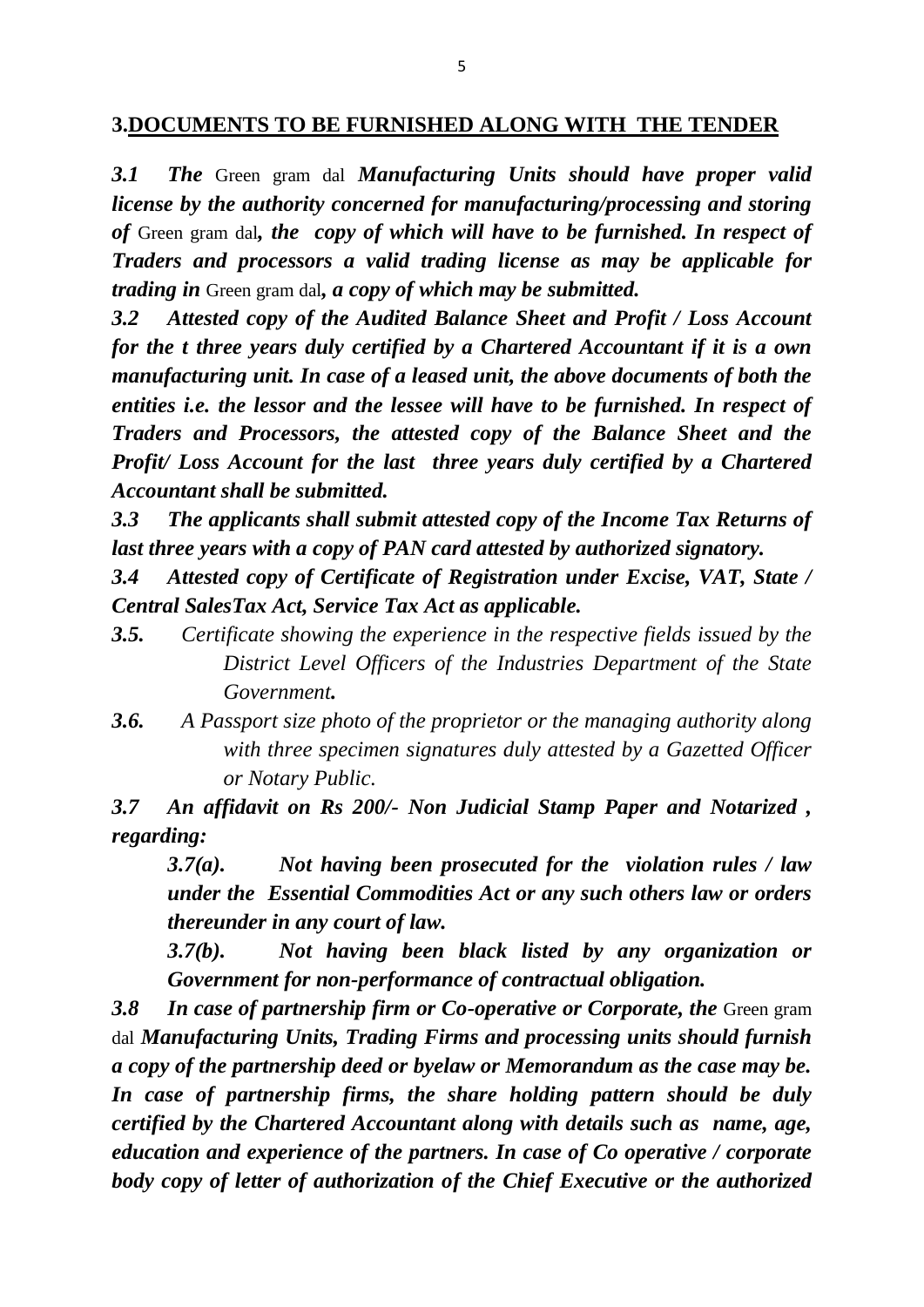*person to register and participate in the e-procurement/tender process should be furnished.*

*3.9 In case of supplier who has entered in to lease agreement with the* Green gram dal *manufacturing Units, the copy of the legally registered lease agreement duly certified by the Charted Accountant shall be enclosed.*

*3.10 The* Green gram dal *Manufacturing Units, Trading firms should furnish letter of authority or power of attorney for having authorized the person to sign the documents on behalf of the firm or society or corporate body. Attestation of signature of such authorized signatory from the Bank where the firm is having its account is essential.*

*3.11 The address proof of the authorized signatory viz. Telephone bill/copy of Passport /Electricity bill/ voter ID proof/Aadhar Card should be submitted along with the application. The address proof in respect of the firm shall be either certificate of registration or certificate of incorporation issued by the authority concerned.*

*3.12. Bank Account details of the firm along with the IFSC code, Branch details and address shall be furnished in the letterhead of the firm.*

## 3.13. **Details of online payment are given separately in the Appendix attached with the tender document.**

### **4. SPECIAL INSTRUCTIONS TO THE BIDDER FOR THE E-SUBMISSION OF THE BIDS**

- 4.1 Bidder should do the registration in the tender site http://etenders.kerala.gov.in using the option available. Then the Digital Signature Registration has to be done with the e-token, after logging into the site. The e-token may be obtained from one of the authorized certifying authorities such as SIFY/TCS/nCode.
- 4.2 If there is any clarification, this may be obtained online through the tender site or through the contract details. The Bidder should take into account the Corrigendum if any published If any before submitting the bids through online.
- 4.3 After the bid submission, the acknowledgement number given by the etendering system should be printed by the bidder and kept as a record of evidence for online submission of bid for the particular tender.
- 4.4 The Tender Inviting Authority (TIA) will not be held responsible for any sort of delay or difficulties faced during the submission of bids through online by the bidders.
- 4.5 The bidder should submit the bid documents by online mode through the site http://etenders.kerala.gov.in .
- 4.6 Each documents to be uploaded through online for the tenders less than 2 MB. If any document is more than2 MB, it can be converted to rar/zip